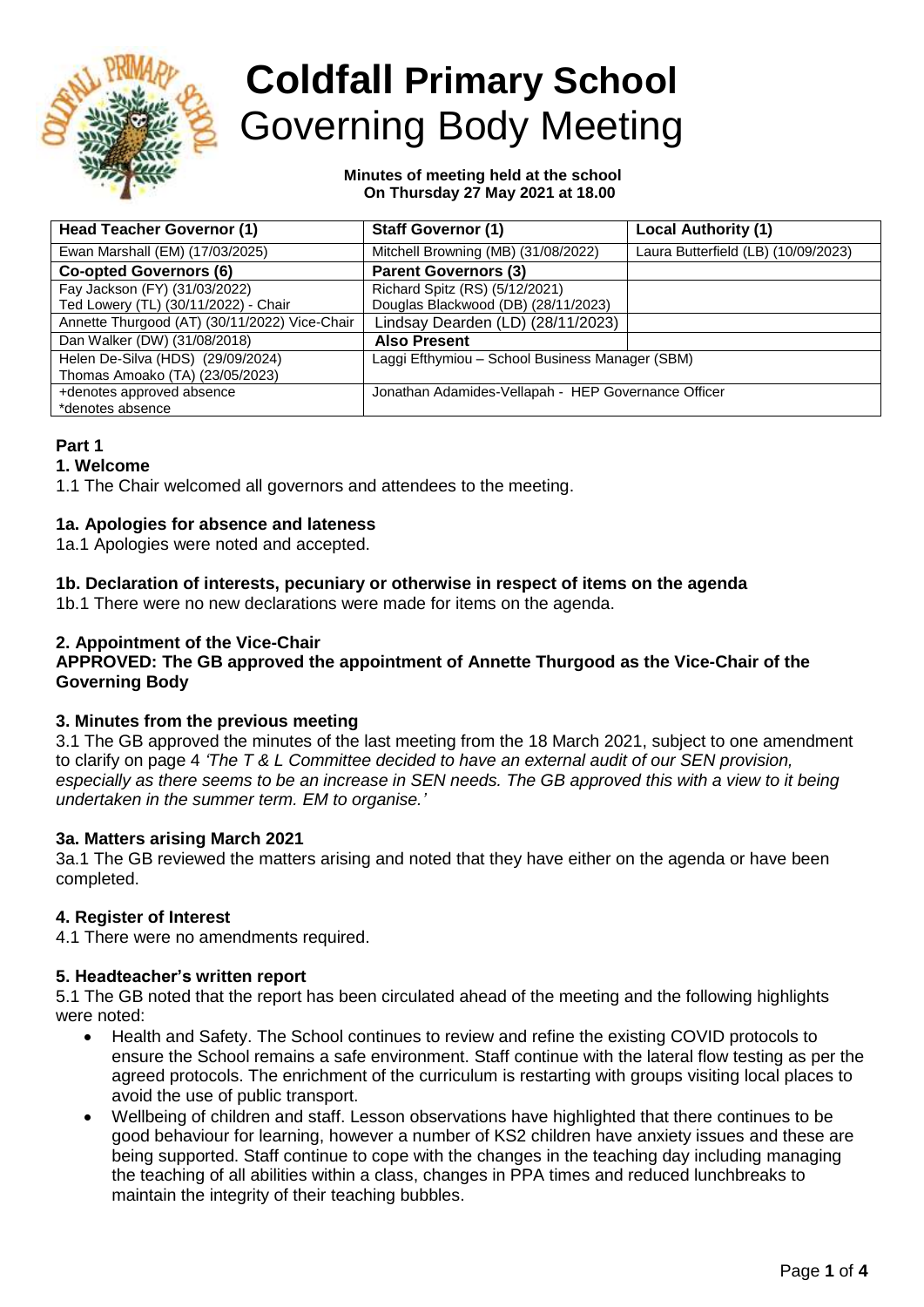- Reducing the learning gaps. Assessments have been undertaken and the learning gaps identified. Interim interventions have been put in place alongside the targeted National Tutoring Programme (NTP). The NTP support classes will take place during the day.
- BAME presentation and equality. The School continues to address equalities issues through whole school initiatives.
- Sustainable development. The weekly session on the green agenda continue to the delivered and the Walk to School week is taking place at the end of May.
- Performance Management and CPD. The GB noted that the School continues to manage the CPD and development needs of all staff.
- Friends of Coldfall. The GB noted the separate report which highlighted the money raised and the events planned to the end of the academic year including the Summer Fair on the 11 July 2021.
- End of year Events. The School is planning to hold an end of year show and the teachers are reviewing how this can be practically managed within the agreed pandemic protocols.

5.2 The GB thanked the Headteacher for the update and the following questions were noted:

## Q= Closing the gaps, what has been identified?

A= From the assessments undertaken we have been able to identify and develop the intervention support plans. Our analysis does include data on which children have not taken part in remote learning due to access issues or family circumstance.

## Q= Is writing an issue?

A= The development of gross motor skills in the early years has been affected and can be linked to children who have not engaged in play which is an important part of childhood development and includes learning how to interact with others and good behaviours.

Q= Are there any additional teaching sessions planned over the Summer Break?

A= We will be running our holiday club, however at present due to the general additional hours staff have undertaken during the pandemic we are not planning to run any additional formal teaching lessons, and this is in keeping with schools locally.

Q= How many children are experiencing anxiety issues?

A= There are not lots of children and it is mainly within Year 5. These are in addition to children already identified with SEMH needs. What we have noticed in general is that girls are less confident in Maths and Boys are not progressing in reading.

Q= Is writing essential given the use of IT?

A= Yes, it is important to develop writing skills in all our children.

Q= Are there still places available across the school?

A= Yes and we continue to work with the Local Authority and will look to update our website accordingly.

## $Q =$  Is the reception full?

A= Not at present and we continue to actively encourage applications to the School.

## **6. Chair's report**

6.1 The GB noted that the report has been circulated ahead of the meeting and the following highlights were noted:

- Thank you to Laura Butterfield. The Chair on behalf of the GB thanked Laura Butterfield for her Chairing and contribution to the GB which has been invaluable.
- Appointment of the Governance Officer from Haringey Education Partnership (HEP). The GB noted that the HEP Governance Officer will formally start in September 2021 and the remaining meetings will be covered by HEP in the interim.
- Chairs attendance at meetings. The Chair has joined the Haringey Chairs Forum.
- Interview for a Deputy Headteacher. The GB noted that the interviews have now been completed and the successful candidate will take up the post in September 2021.
- Year 3 Block roof. The Chair advised that discussions continue with the LA on the roof replacement, and this is being progressed by the Finance and Site Committee.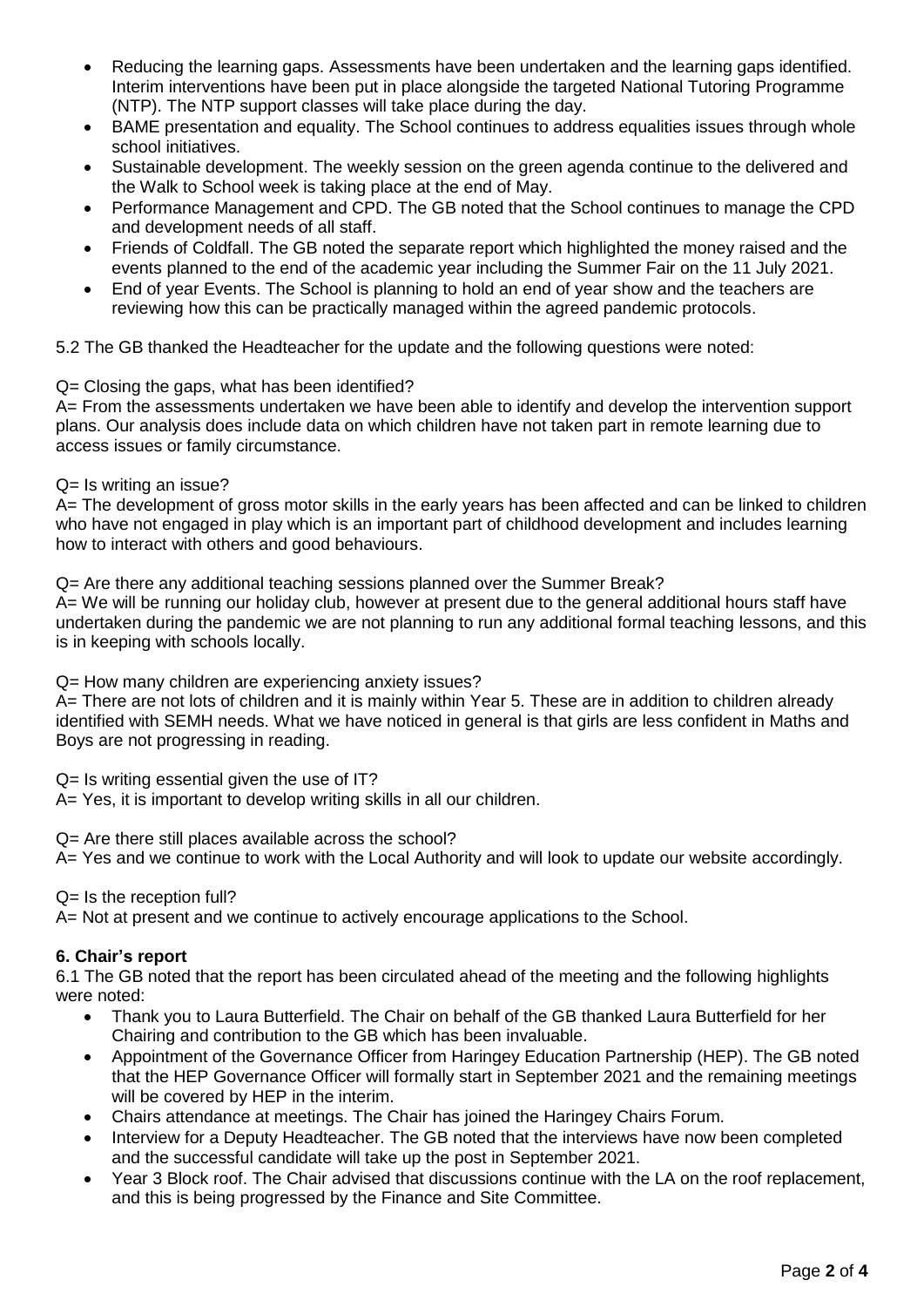# **7. Reports of Committees**

**7.1 Teaching and Learning.** The Chair of Committee presented highlights from meeting held on the 30 April 2021 and the following was noted:

- Catch-up learning, national tutoring programme. The School has secured two two qualified teachers to deliver National tutoring programme through EM tuition.
- Reading. The reading audit will be undertaken in June with the analysis information the SDP targets for the 2021/22 academic year.
- Curriculum. The lessons plans are gradually re-introducing topics such as French and computing. Parents/carers will be advised of the introduction of the DfE approved RHSE teaching materials.
- SEND provision. Noted the Safeguarding and SENCO responsibilities have now been refocused into individual roles/responsibilities following an external review and adopting good practice. SEND and safeguarding roles will be separated from the start of September 2021.
- Emerging from lockdown. The School is reviewing restarting education trips and competitive sporting events in line with Government guidance.
- Teaching School Hub. The GB understood that Teaching School programme ends on the 31 August and Coldfall will be part of the North East London Teaching School Hub led by Walthamstow School for Girls.
- End of Year awards. The GB discussed the proposal and agreed that the School has in place an ethos of recognising the achievements and talents of every child in the School as they transition to Secondary School and agreed to continue with this principle.

# Q= Does the School have a library?

A= The GB noted that the School no longer has a dedicated library. The Headteacher advised that this is being reviewed and what is required alongside a good library is a good librarian.

Q= ICT equipment, has this been updated?

A= We have budgeted to replace obsolete equipment with new standalone PCs.

Q= SEND review and progress update, how will this be managed?

A= We have written an action plan from our initial RAG rating that has been updated as a result of the SEND review.

**7.2 Finance and Site, Health and Safety.** The SBM and Chair of Committee presented highlights and the following was noted:

- The minutes from the meeting held on the 21 April 2021 have been circulated with the FGB papers for this meeting.
- The minutes from the meeting held on the 18 May 2021 are in progress and the key approvals required are on the agenda as items 8 & 9.
- School Streets. This is working well around the school as the road is a cul-de-sac. The Local Authority will be reviewing the pilot and a final decision will be taken on the School Street initiative.
- Year 3 Block Roof. The GB noted the updated under the Chair's report and in addition understood that a solution is being discussed to mitigate the disruption to teaching and learning. This may involve movement of year groups around the School to comply with safeguarding and Health & Safety duties. The Chair noted that all efforts are being made for the works to be undertaken and completed by the 1 September 2021.
- Fire Safety remedial works. The SBM continues to review the remedial work requirements with the Local Authority as per the last inspection report.
- Boilers. New boilers will be installed asap, and this should not impact on the teaching day.

**8. Approve and sign off on Schools Financial Value Standard (SFVS) for last Financial year 2020/21** 8.1 The GB received the SFVS which has been prepared by the SBM and presented to the GB for review and ratification.

## **APPROVED: The GB ratified the SFVS for 2020/21 for filing with the Local Authority subject to a final review by the GB Chair.**

# **9. Approve and sign off on Budget profile for new financial year 2021/22**

9.1 The GB noted the Budget profile has been reviewed and recommended by the Finance and Site Committee for approval and the following was noted:

 Closing accounts 2020/21. The GB noted that the School has closed the 2020/21 accounts with a carry forward surplus of £132k (excluding capital revenue monies).